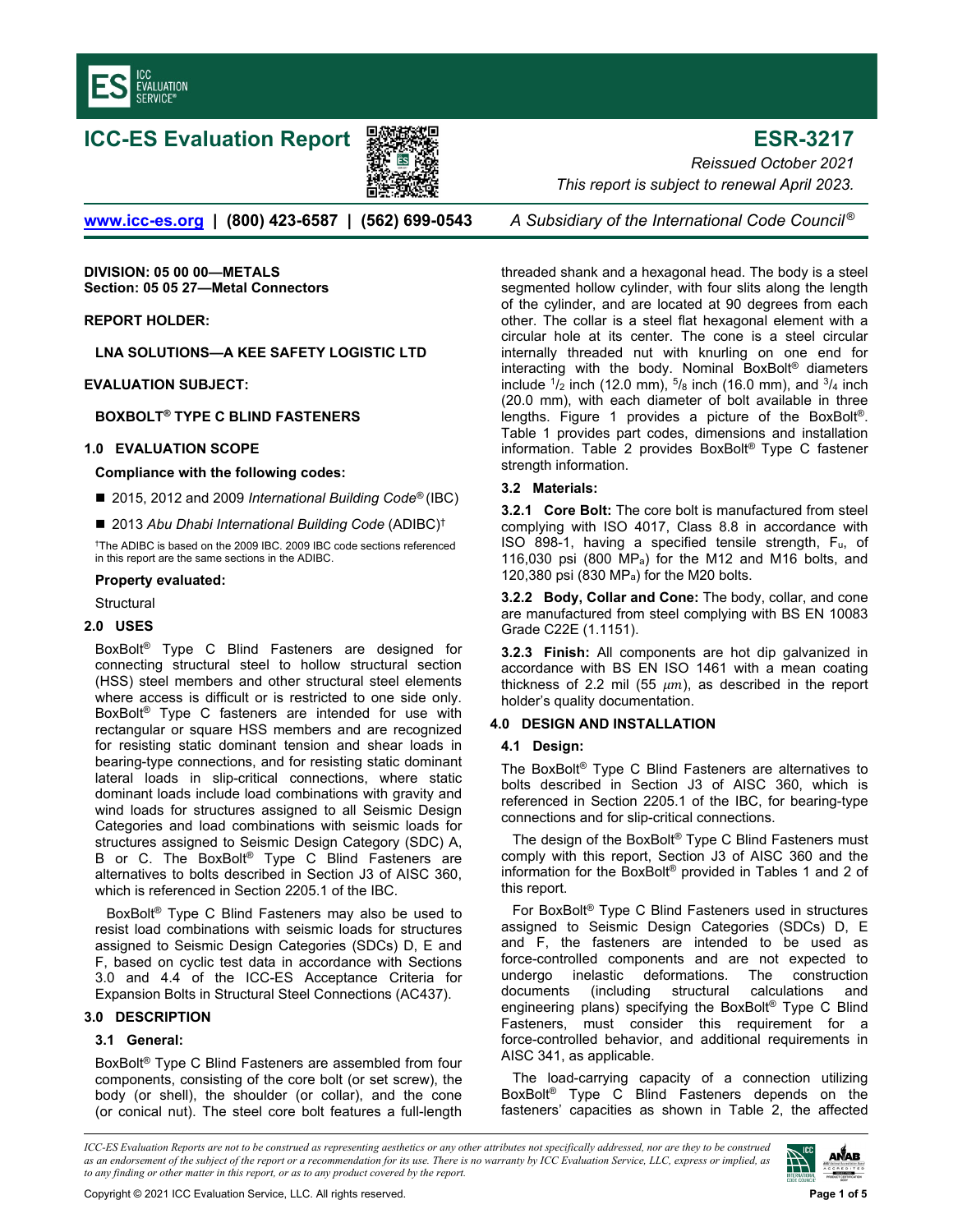elements of members and connecting elements, and the interaction between the fasteners and the connected elements. All applicable limit states of a connection must be checked to determine the load-carrying capacity of the connection. The available strength of a connection is limited by the governing limit state (or the limit state with the least available strength), which occurs in the weakest component in the connection, typically the steel section itself in the case of thin steel sections, or the BoxBolt® in the case of thick wall steel sections, or a combination of the two.

Connections subjected to combined static tension loading and static shear-bearing loading must comply with the following:

$$
\left(\frac{Tension\,Domain}{Tension\,Capacity}\right)^2 + \left(\frac{Shear\,Domain}{Shear\,Capacity}\right)^2 \le 1.0
$$

## **4.2 Installation:**

The BoxBolt® Type C Blind Fasteners must be installed in accordance with the details noted in this section, the manufacturer's installation instructions and the approved plans. In case of a conflict between this report and the report holder's installation instructions, the most restrictive requirement governs.

- 1. Holes must be drilled into the sections to be connected, ensuring that the resulting holes have the correct diameter, spacing and edge distance according to the report holder's published specifications, this evaluation report and the correct design requirements for the connection, as indicated in the approved plans. Holes must be standard diameter holes conforming to AISC 360, where the bolt hole diameters must be no greater than the bolt shell diameter plus  $\frac{1}{16}$  inch (1.6 mm).
- 2. Burrs in the holes must be removed before insertion of the BoxBolt® Type C Blind Fasteners.
- The structural steel elements to be fastened adjacent to each other must be positioned to ensure:
	- a. That the two sections are lined up and rest one against the other without any gap. Clamps must be used as necessary to hold the two sections together and prevent formation of gaps.
	- b. That the holes are aligned, using a mandrel if necessary.
- 4. The core bolts must be positioned in the holes. The collar must rest flat against the section with no gap.
- 5. The collar must be held in position using a suitable open-ended wrench, and then the core bolt must be tightened to the specified torque, as noted in Table 1 of this report.
- 6. The tightening tool must then be removed and the tightening torque on the bolt must be verified. If necessary, the tightening torque must be corrected.

# **4.3 Special Inspection:**

Special inspection is required in accordance with 2015 and 2012 IBC Sections 1704.3, 1705.1.1 and 1705.2 (2009 IBC Sections 1704.3, 1704.15 and 1705), as applicable). The report holder must submit inspection procedures to verify proper installation of the BoxBolts<sup>®</sup> Type C Blind Fasteners. Where BoxBolts<sup>®</sup> Type C Blind Fasteners are used for seismic or wind load resistance, special inspection must comply with 2015 IBC Sections 1705.11, 1705.12 and 1705.13 (2012 IBC Sections 1705.10, 1705.11 and 1705.12; 2009 IBC Sections 1706, 1707 and 1708; as applicable).

# **4.4 Packaging:**

Each package of the BoxBolt® Type C Blind Fasteners must include the following information: installation and safety instructions, minimum and maximum fixing ranges (or the total thickness of elements to be connected), installation torque, design loads and special inspection requirements.

# **5.0 CONDITIONS OF USE**

The BoxBolt<sup>®</sup> Type C Blind Fasteners described in this report comply with, or are suitable alternatives to what is specified in, the codes noted in Section 1.0 of this report, subject to the following conditions:

- **5.1** Steel structures utilizing BoxBolt<sup>®</sup> Type C Blind Fasteners must be designed in accordance with the IBC including its referenced standards (such as AISC 360 and AISC 341) and this evaluation report; and must be installed in accordance with this evaluation report and the report holder's installation instructions. In case of a conflict between this evaluation report and the report holder's installation instructions, the most restrictive requirement governs.
- **5.2** Calculations and details, justifying the use of the BoxBolt® Type C Blind Fasteners is in compliance with the applicable code and this evaluation report, including showing that the BoxBolt® fasteners, the affected elements of members and connecting elements are adequate to resist the applied loads, must be submitted to the code official for approval. The calculations and details must be signed and sealed by a registered design professional, when required by the statutes of the jurisdiction in which the project is to be constructed.
- **5.3 Fire-resistive Construction:** Where not otherwise prohibited in the code, BoxBolt® Type C Fasteners are permitted for use with fire-resistance-rated construction provided that at least one of the following conditions is fulfilled:
	- The BoxBolt® fasteners are used to resist wind or seismic forces only.
	- $\bullet$  BoxBolt® fasteners that support a fire-resistancerated envelope or a fire-resistance-rated membrane, are protected by approved fireresistance-rated materials, or have been evaluated for resistance to fire exposure in accordance with recognized standards.
	- The BoxBolt® fasteners are used to support nonstructural elements.
- **5.4** Special inspection must be provided as specified in Section 4.3 of this report.
- **5.5** For BoxBolt® Type C Blind Fasteners used in structures assigned to Seismic Design Categories (SDCs) D, E and F, the fasteners are intended to be used as force-controlled components and are not expected to undergo inelastic deformations, and the design professional must consider this force-controlled behavior in his design.
- **5.6** The BoxBolt® Type C Fasteners addressed in this evaluation report are manufactured under a quality program with inspections by ICC-ES.

#### **6.0 EVIDENCE SUBMITTED**

Data in accordance with the ICC-ES Acceptance Criteria for Expansion Bolts in Structural Steel Connections (AC437), dated October 2014 (editorially revised December 2016).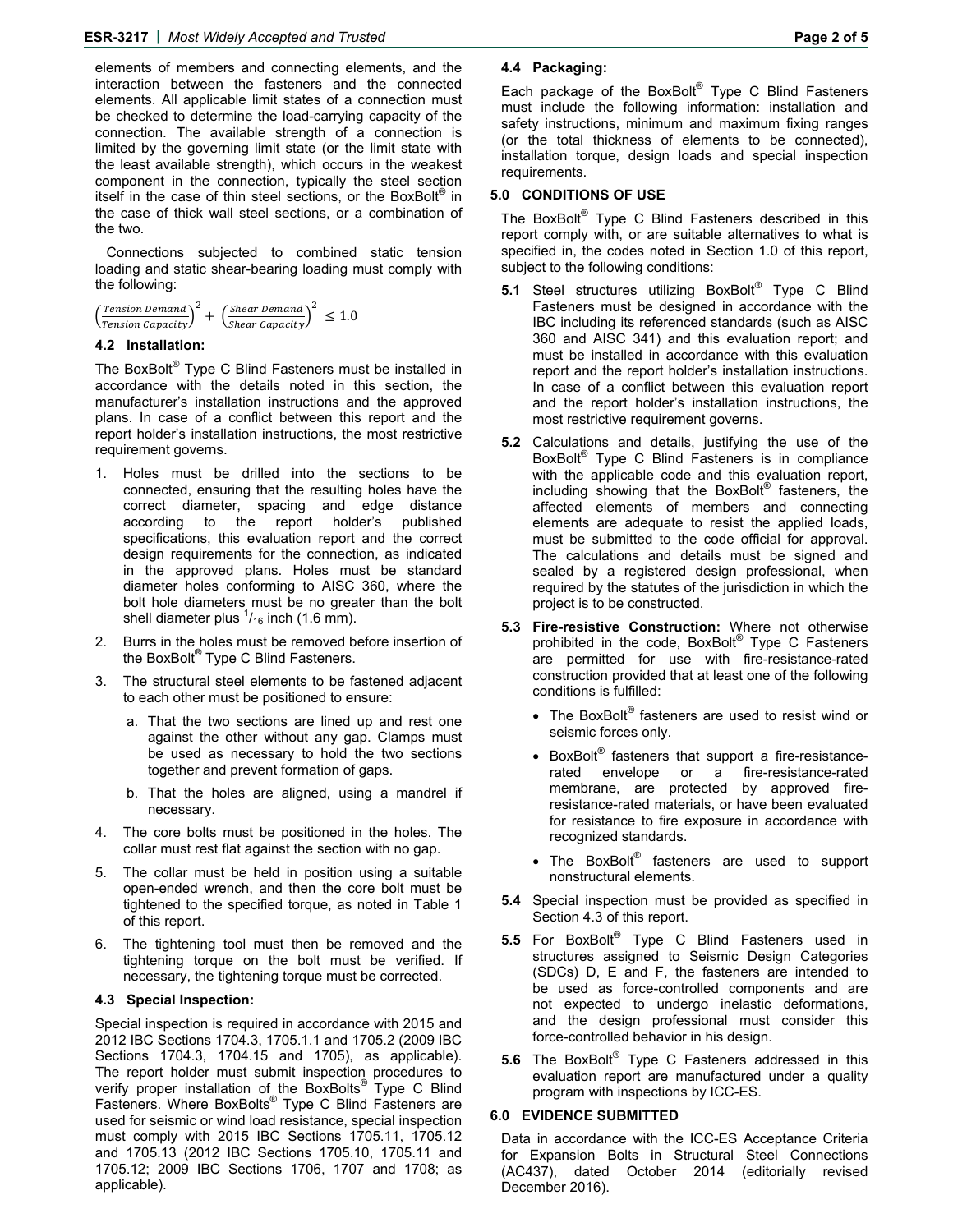#### **7.0 IDENTIFICATION**

**7.1** The BoxBolt® Type C fastener package is labeled with the product part number, quantity, batch number, image of the product, report holder's name (LNA Solutions—A Kee Safety Logistic Ltd.), and the evaluation report number (ESR-3217).The fastener is identified by a nine-character alphanumeric part number (BQXGALXXC). The first three characters (BQX) indicate the length of the fastener (Size 1, 2, or 3). The second three characters (GAL) indicate the fasteners are coated with a hot dip galvanized coating. The last three characters (XXC) indicate the diameter and type of fastener, where XX is the numeric diameter in millimeters (12, 16 or 20), and C identifies the fastener as a Type C fastener.

Each core bolt is stamped with a head marking of "ATBX". Each collar is stamped with "BOXBOLT" and part number.

**7.2** The report holder's contact information is the following:

**LNA SOLUTIONS—A KEE SAFETY LOGISTIC LTD 3924A VARSITY DRIVE ANN ARBOR, MICHIGAN 48108 (888) 724-2323 www.LNASolutions.com** 



**FIGURE 1—TYPICAL BOX BOLT® TYPE C BLIND FASTENER**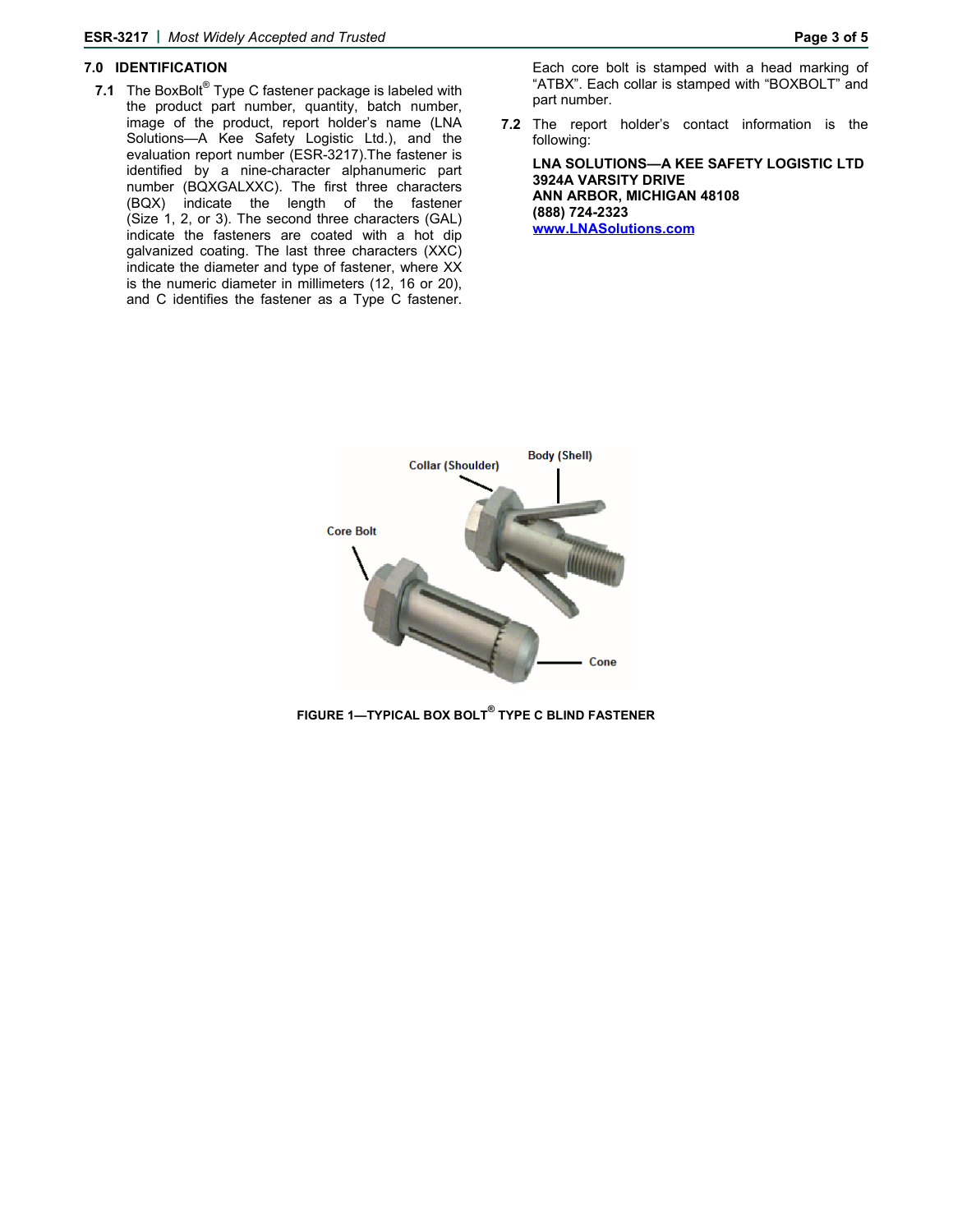| <b>PART NUMBER AND DESCRIPTION</b> | DIMENSIONAL INFORMATION <sup>3</sup>       |                                             |                           |                                  |                  |                                    |                               |                                 | <b>INSTALLATION</b><br><b>INFORMATION</b> <sup>3</sup> |                           |                            |
|------------------------------------|--------------------------------------------|---------------------------------------------|---------------------------|----------------------------------|------------------|------------------------------------|-------------------------------|---------------------------------|--------------------------------------------------------|---------------------------|----------------------------|
| <b>BoxBolt®</b><br>(Part Code)     | <b>BoxBolt®</b><br>(Core Bolt<br>Diameter) | Description <sup>2</sup>                    | Core<br><b>Bolt</b>       | <b>Clamping Range</b><br>(dim x) |                  | <b>Across Flats</b><br>of Shoulder | Collar<br><b>Thickness</b>    | Dim A                           | Dim B                                                  | Dim C<br><b>Drill Dia</b> | <b>Torque</b><br>$(ft-lb)$ |
|                                    |                                            |                                             | Length                    | <b>Min</b>                       | Max              |                                    |                               |                                 |                                                        |                           |                            |
| BQ1GAL12C                          | $\frac{1}{2}$ " (12 mm)                    | $\frac{1}{2}$ " BoxBolt® Size 1             | $2^3/16$ " (55<br>mm)     | $\frac{1}{2}$ "                  | $15/16$ "        | 1" (26 mm)                         | $\frac{5}{16}$ " (8.4 mm)     | $2^1/16"$<br>(52)<br>mm)        | $1^{1}/_{8}$ "                                         | $13/16$ "                 | 60                         |
| BQ2GAL12C                          | $\frac{1}{2}$ " (12 mm)                    | $\frac{1}{2}$ " BoxBolt <sup>®</sup> Size 2 | $3^{1}/_{8}$ " (80 mm)    | $^{3}/_{4}$ "                    | $1^7/s''$        | 1" (26 mm)                         | $\frac{5}{16}$ " (8.4 mm)     | $2^1/16"$<br>(52)<br>mm)        | $1^{1}/_{8}$ "                                         | $13/16$ "                 | 60                         |
| BQ3GAL12C                          | $\frac{1}{2}$ " (12 mm)                    | $\frac{1}{2}$ " BoxBolt® Size 3             | 4" (100 mm)               | $1^{1}/2$ "                      | $2^{11}/_{16}$ " | $1"$ (26 mm)                       | $\frac{5}{16}$ " (8.4 mm)     | $2^1/16$ "<br>(52)<br>mm)       | $1^{1}/_{8}$ "                                         | $13/16$ "                 | 60                         |
| BQ1GAL16C                          | $\frac{5}{8}$ " (16 mm)                    | $5/8$ " BoxBolt® Size 1                     | 3" (75 mm)                | $^{5}/\,$ "                      | $1^3/s''$        | $1^{7}/_{16}$ " (36<br>mm)         | $\frac{3}{8}$ " (9.4 mm)      | $2^{11}/_{16}$ "<br>(68)<br>mm) | $1^3/s''$                                              | $1^{1}/_{16}$ "           | 140                        |
| BQ2GAL16C                          | $\frac{5}{8}$ " (16 mm)                    | $\frac{5}{8}$ " BoxBolt® Size 2             | 4" (100 mm)               | 1"                               | $2^{5}/_{16}$ "  | $1^{7}/_{16}$ " (36<br>mm)         | $\frac{3}{8}$ " (9.4 mm)      | $2^{11}/_{16}$ "<br>(68)<br>mm) | $1^3/s''$                                              | $1^{1}/_{16}$ "           | 140                        |
| BQ3GAL16C                          | $\frac{5}{8}$ " (16 mm)                    | $5/8$ " BoxBolt® Size 3                     | $4^3/4$ " (120<br>mm)     | 2"                               | $3^{1}/_{16}$ "  | $1^{7}/_{16}$ " (36<br>mm)         | $\frac{3}{8}$ " (9.4 mm)      | $2^{11}/16$ "<br>(68)<br>mm)    | $1^3/s''$                                              | $1^{1}/_{16}$ "           | 140                        |
| BQ1GAL20C                          | $\frac{3}{4}$ " (20 mm)                    | $3/4$ " BoxBolt® Size 1                     | 4" (100 mm)               | $^{3}/_{4}$ "                    | $1^{13}/_{16}$ " | $1^{13}/_{16}$ " (46<br>mm)        | $\frac{7}{16}$ " (11.4<br>mm) | $3^{7}/_{16}$ "<br>(87)<br>mm)  | $1^3/4$ "                                              | $1^3/s''$                 | 220                        |
| BQ2GAL20C                          | $\frac{3}{4}$ " (20 mm)                    | $3/4$ " BoxBolt <sup>®</sup> Size 2         | $5^1$ / $8$ " (130<br>mm) | $1^5/16"$                        | 3"               | $1^{13}/_{16}$ " (46<br>mm)        | $^{7}/_{16}$ " (11.4<br>mm)   | $3^{7}/_{16}$ "<br>(87)<br>mm)  | $1^3/4"$                                               | $1^3/s''$                 | 220                        |
| BQ3GAL20C                          | $\frac{3}{4}$ " (20 mm)                    | $3/4$ " BoxBolt® Size 3                     | 6" (150 mm)               | $2^9/16$ "                       | 4"               | $1^{13}/_{16}$ " (46<br>mm)        | $\frac{7}{16}$ " (11.4<br>mm) | $3^{7}/_{16}$ "<br>(87)<br>mm)  | $1^3/4"$                                               | $1^3/s''$                 | 220                        |

For **SI:** 1 inch = 25.4mm; 1 lbf = 4.448N; 1 ft-lb = 1.356 N-m.

<sup>1</sup>When dimensions are expressed in both US Customary and SI units; BoxBolt® dimensions in US Customary units are converted from the corresponding SI units.  $2$ BoxBolt® size is determined by core bolt length.

<sup>3</sup>Dimension "X" is the total thickness of the connected steel elements (or the grip); "A" is the minimum spacing between fasteners; "B" is the minimum edge distance for the fasteners; and "C" is the standard hole diameters for the fasteners.